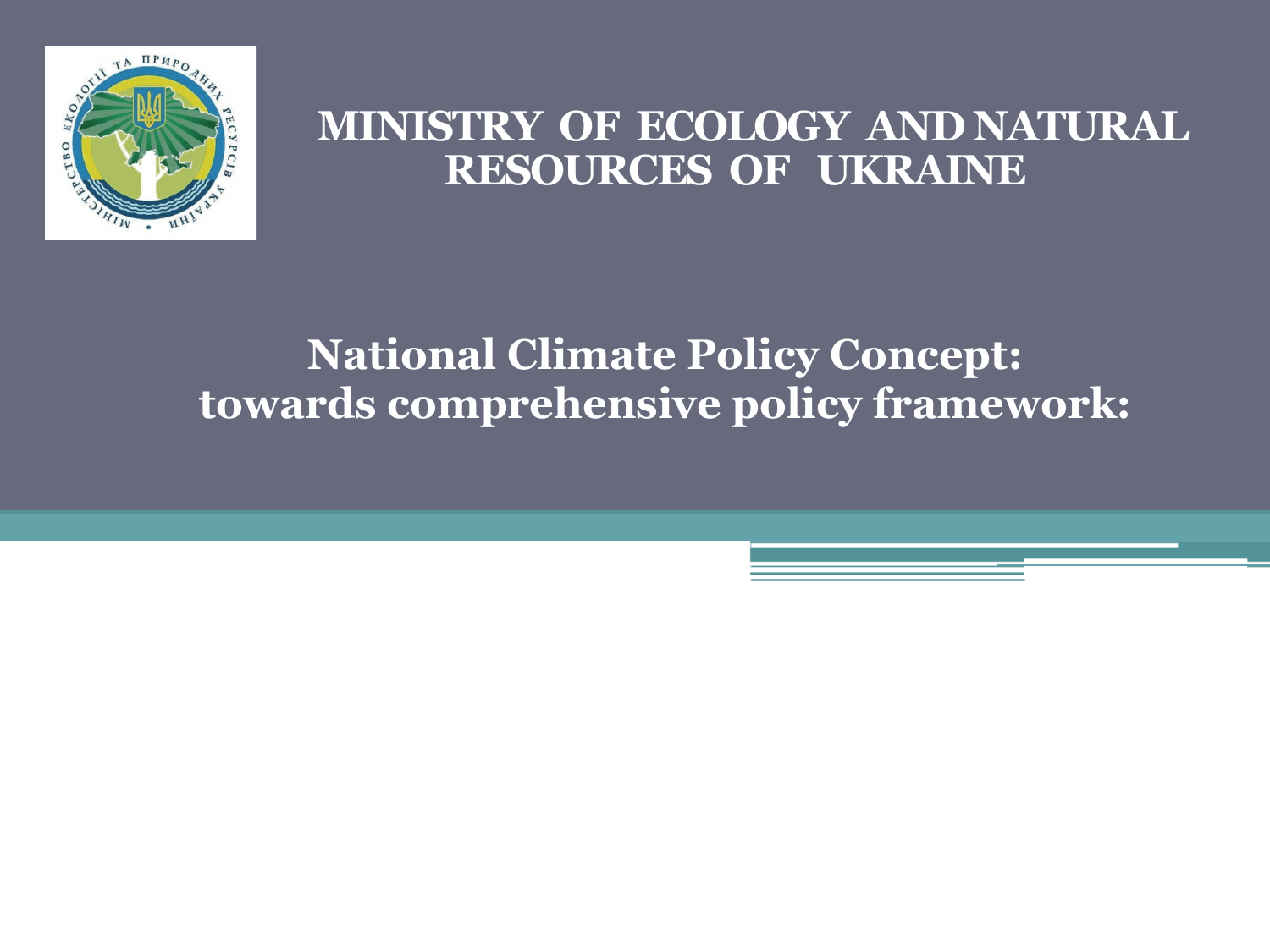## **Ukraine in international climate framework**

- ü **UNFCCC** since 1996
- ü **Kyoto Protocol**
- ü**Paris Agreement**
- ü**Energy Community**
- ü **Energy Charter Treaty**
- ü **EU Ukraine Association Agreement**

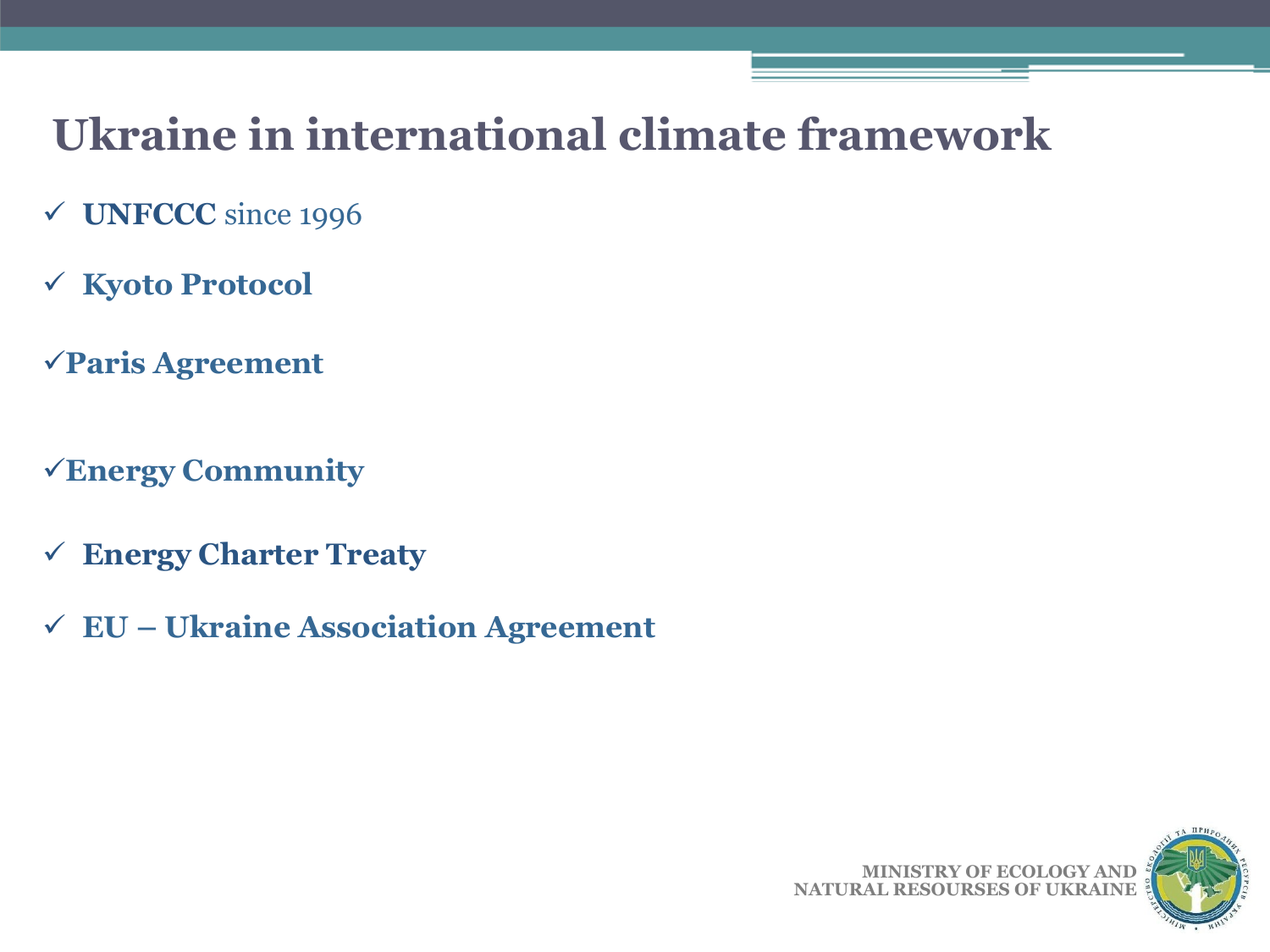**Institutional Framework**

**Ministry of Ecology and Natural Resources (MENR)** 

Inter-Agency Commission on UNFCCC **Implementation**

**Verkhovna Rada Committee on Environmental Policy and Chernobyl Aftermath Mitigation** 

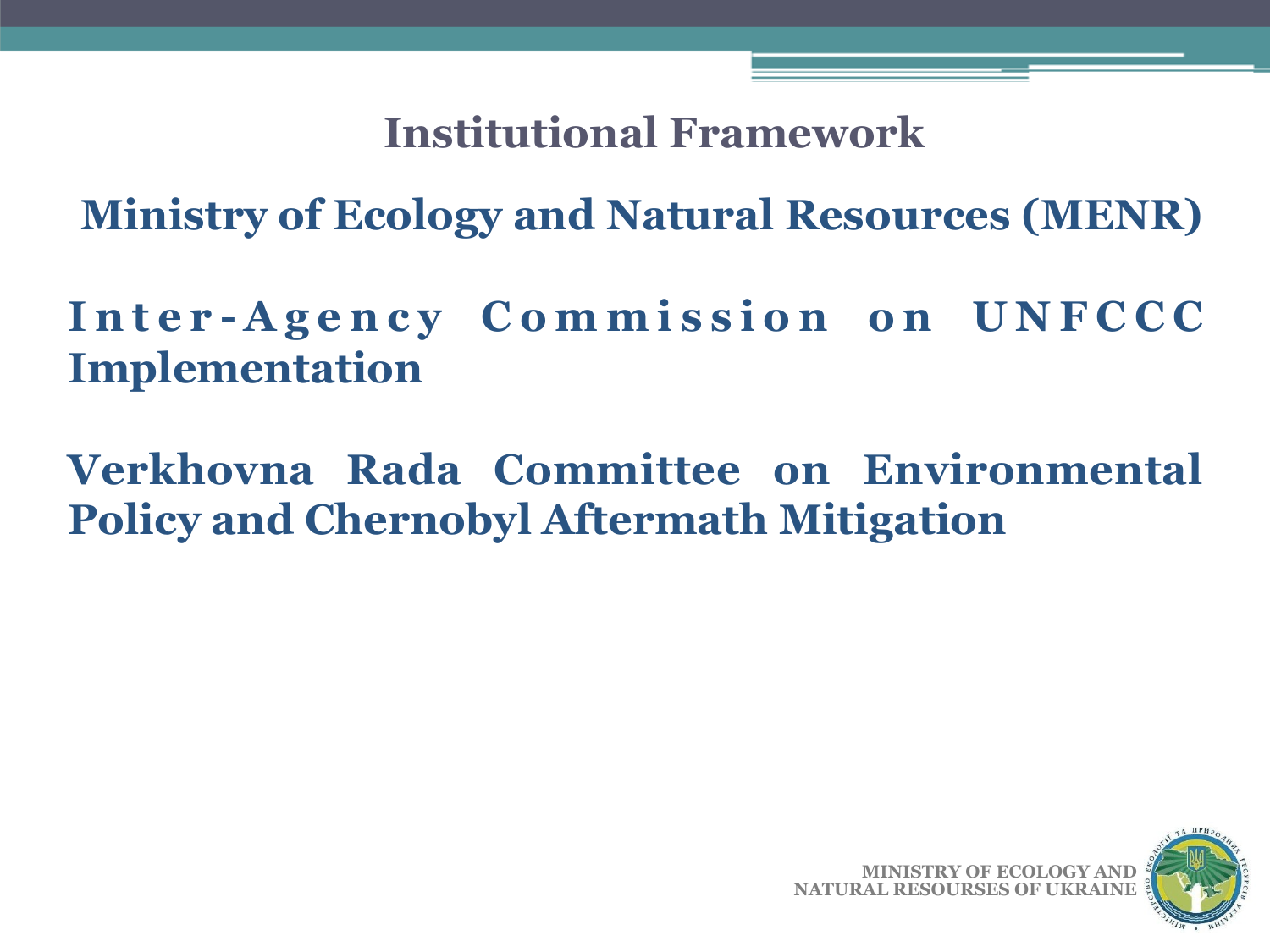## **Current National Climate Policy Framework**

Law of Ukraine "On the strategy of the State Environmental Policy of Ukraine till 2020" (adopted on 21 December 2010):

- $\checkmark$  increasing the use of energy sources with low carbon dioxide emissions by 2015 for 10% and by 2020 for 20%;
- $\checkmark$  raising of energy efficiency by 25% up to 2015 and by 50% up to 2020 relative to the base year by implementing energy and resource conservation in energy-consuming sectors;
- $\checkmark$  increasing the use of renewable and alternative energy sources

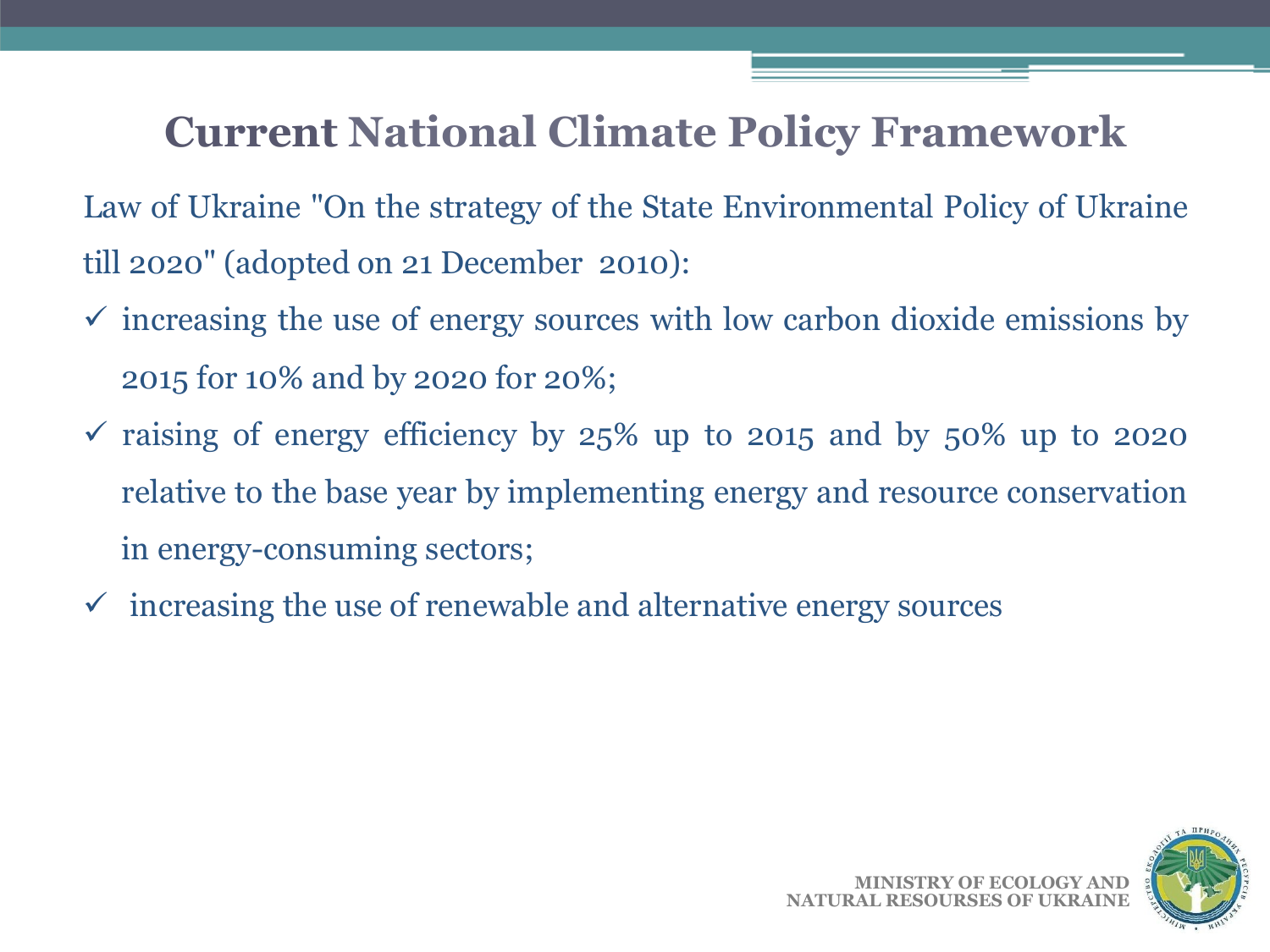## **National Climate Policy Framework (continued)**

- $\triangleright$  Green tariffs for for electricity generated at the power plants with alternative energy
- $\geq$  CO2 tax for stationary fuel combustion:
	- o 0.22 UAH / tCO2 (approx. 0.022 Euro) starting 2011
	- $\circ$  0.26 UAH / tCO2 (approx. 0.009 Euro) starting 2014
- Ø Renewable Energy National Action Plan committed to reach 11% of the energy consumption through renewable energy sources by 2020
- Ø Energy Efficiency National Action Plan with 9% target by 2020

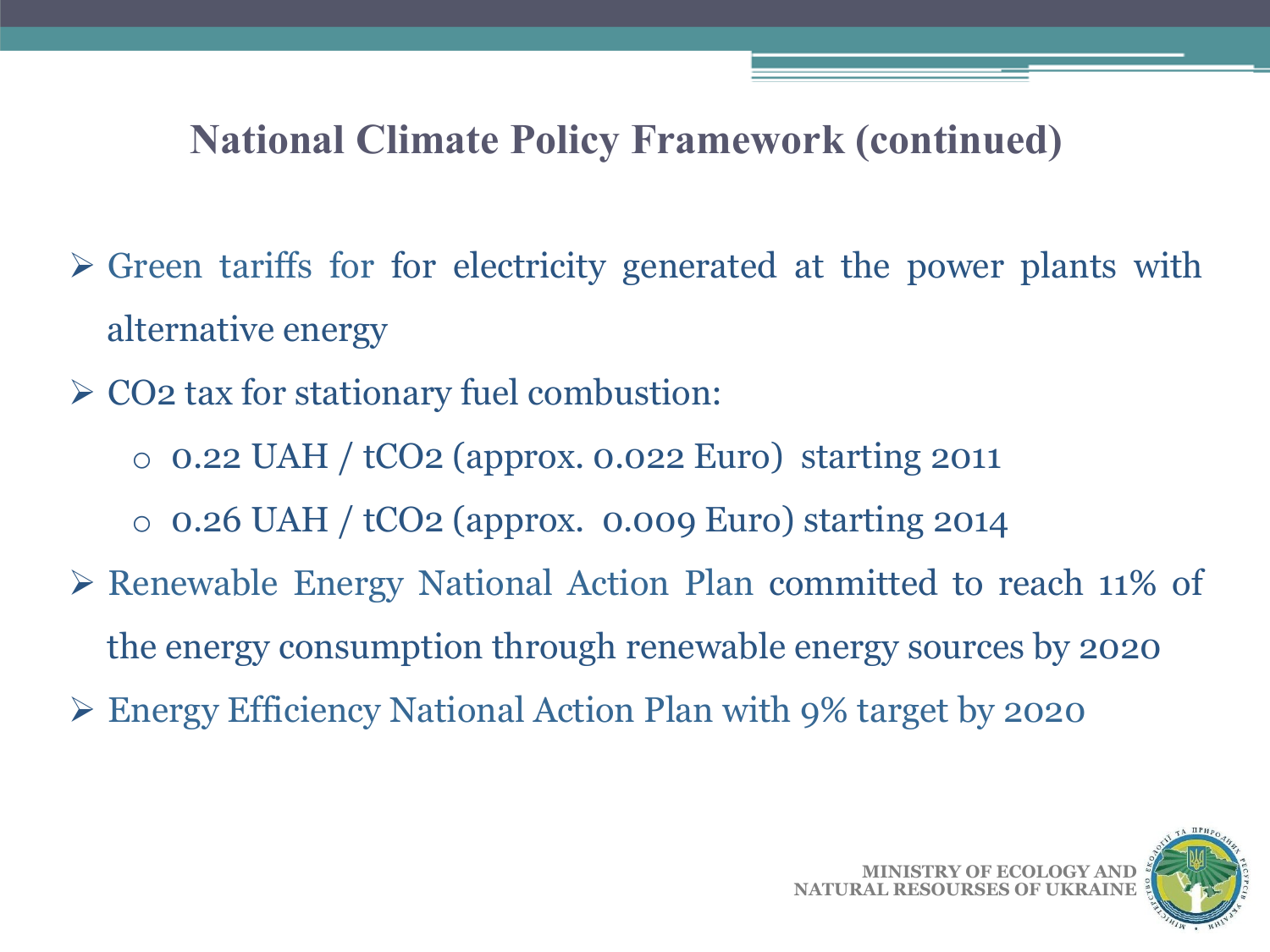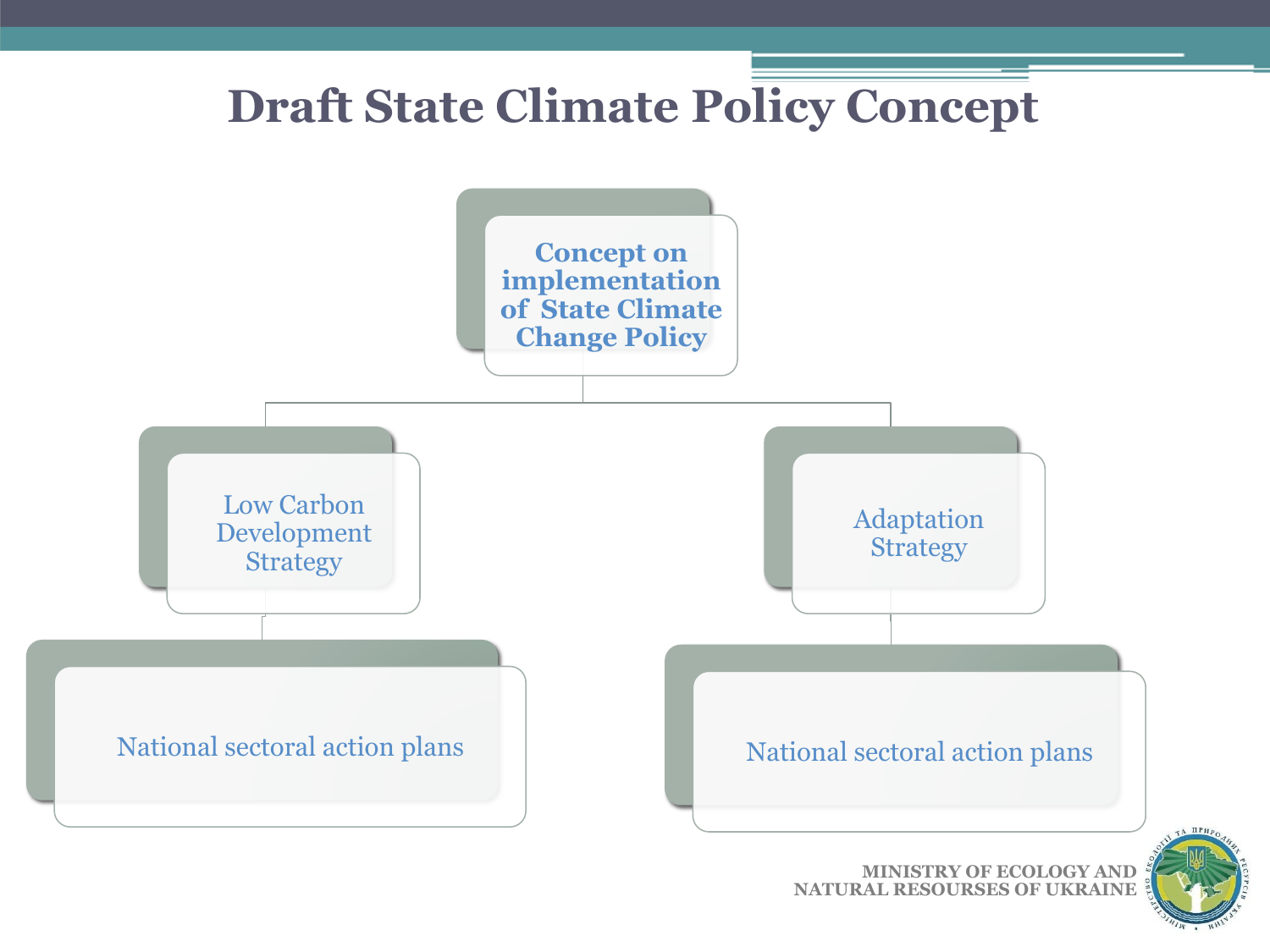## **Draft Concept on implementation of State Climate Change Policy**





**MINISTRY OF ECOLOGY AND NATURAL RESOURSES OF UKRAINE**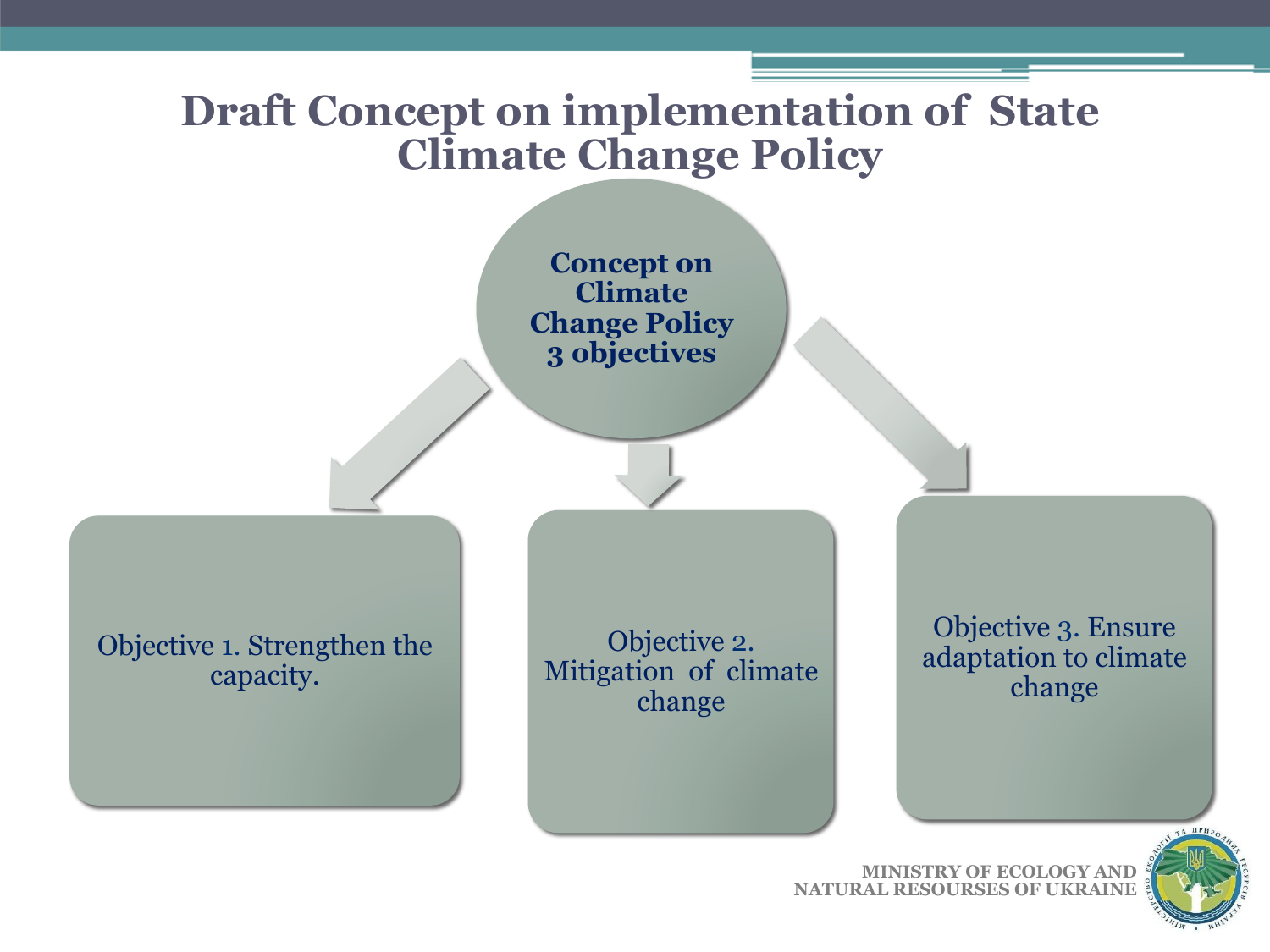## **Green Technology Initiatives in Ukraine**

 **Fintech**  GEF project launched by EBRD in Ukraine

**Cleantech**  GEF project launched by UNIDO in Ukraine

 **CTF**  Launched by joint mission of EBRD, World Bank, IFC

Aimed to develop and demonstrate innovative policy and technical assistance packages and support development of performance-based financing mechanisms to increase investment in climate technologies in Ukraine. In a broader sense, the programme aims to contribute to achieving an energy efficient economy and increased energy security in Ukraine, while improving its energy self-sufficiency, in line with Ukraine 2030 Strategy

Aimed to promote clean energy technology innovations and entrepreneurship in Ukraine through the development of a cleantech innovation platform and accelerator programme

Aimed to finance and promote more investments in renewable energy projects, energy efficiency, intelligent networks and heat recycling

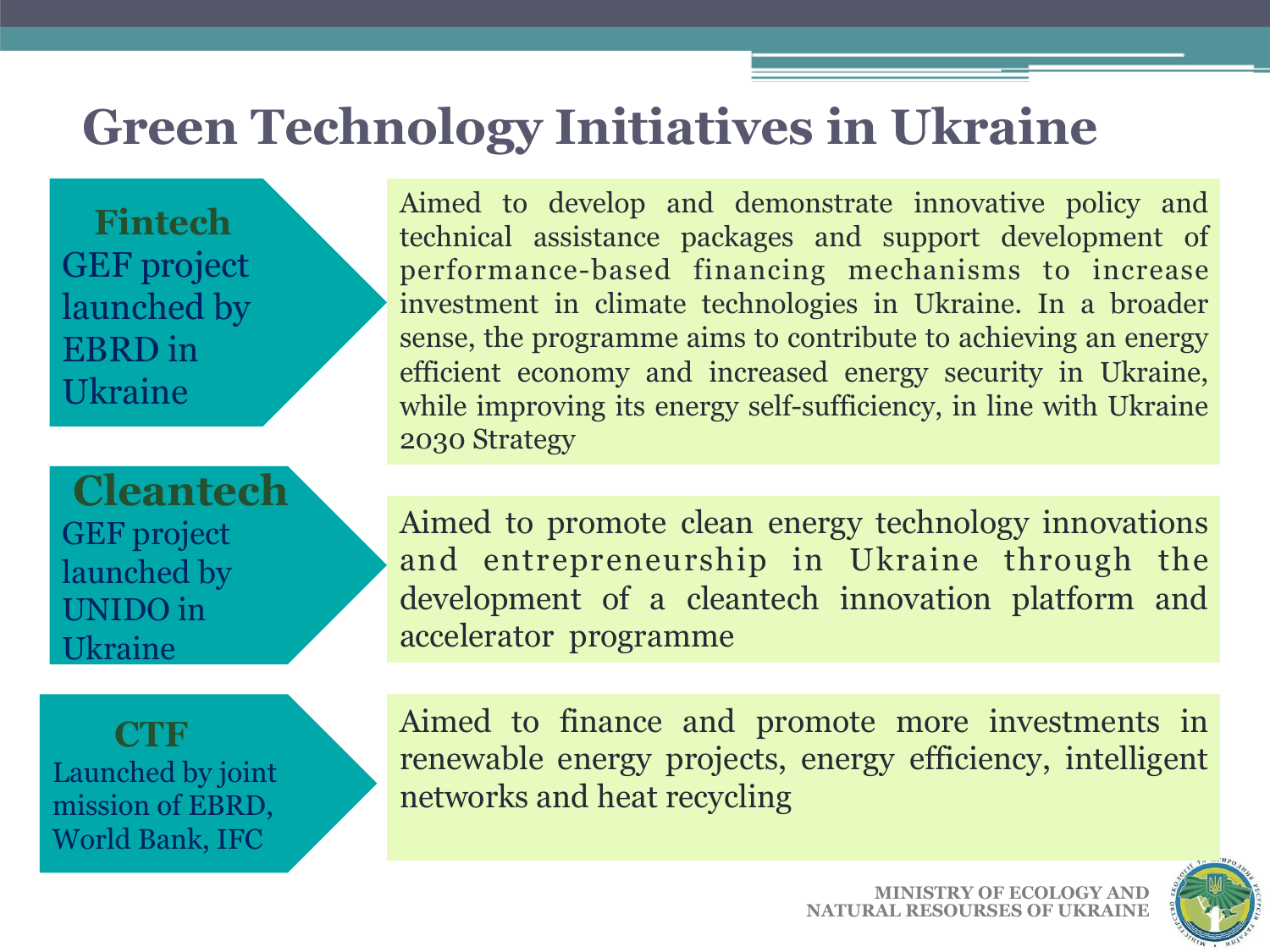## **Green Technology Initiatives in Ukraine (continued)**

E5P MultiContributor Fund

Aimed to support Energy Efficiency Projects and Environmental projects to Reduce CO<sub>2</sub> emissions and other GHG, particularly in District Heating, Water and Wastewater, Solid Waste Management, Street lighting, Insulation of Public Buildings, Local transport

 USELF part of the EBRD's Sustainable Energy Initiative (SEI)

GIS co-managed by Ministry of Ecology and Natural Resources of Ukraine and NEDO

Aimed to tailor-made financing, including assistance by technical consultants for businesses and local authorities in countries from Central Europe to Central Asia to secure sustainable energy supplies, and finance the efficient use of energy that will cut demand and imports, reduce pollution and mitigate the effects of climate change

Aimed to implement projects and programmes on public and social infrastructure, including transportation (using Japanese technologies in hybrid vehicles, industrial underground water treatment, heat pumps, efficient lightening, public transportation etc)